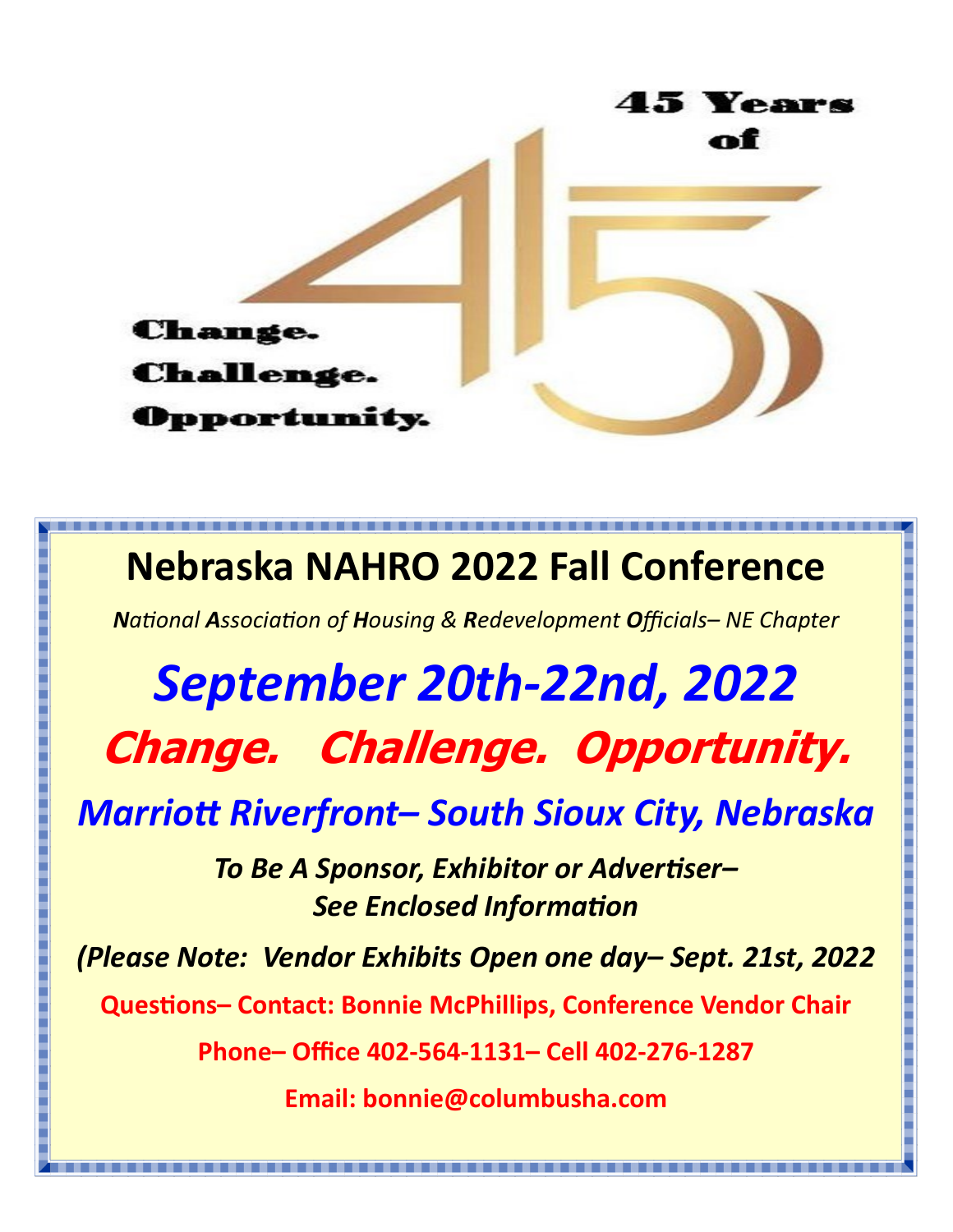#### **Nebraska NAHRO**

**Annual Conference and Exhibit Expo**

### **September 20th-22nd, 2022**

*Conference Theme:*

**Change. Challenge. Opportunity.**

**Marriott Riverfront**

**385 East 4th St.**

**South Sioux City, Nebraska 68776** 

402-494-4000



Page 2 Sponsorship Information Page 3 Exhibitors & Ad Information Page 4 Hotel Information Page 5-6 Registration Form

## **2022 Nebraska NAHRO**

**Nebraska Chapter of the**

**National Association of Housing & Redevelopment Officials**

**Nebraska NAHRO along with the South Sioux City Housing Agency is hosting the 2022 Nebraska NAHRO Annual Conference at the Marriott Riverfront Hotel in South Sioux City, Nebraska. We invite you and your company to participate in the conference. There are many levels of participation from Sponsor to Exhibitor to Advertiser. The following pages describe those opportunities for you and your company.**

**The Nebraska NAHRO conference will be in person and is attended by staff from across the state of Nebraska and will number approximately 200 staff and board members from public housing agencies and other housing related industries.**

**The conference will provide excellent opportunities to interact with the conference attendees.** *During lunch on Wednesday of the conference we will give you the opportunity to speak to the entire group of attendees so you may showcase your products and/or services.* **We look forward to providing an excellent conference for all.**

**Your participation as a sponsor and/or exhibitor demonstrates a commitment to assisting housing authorities from across the state and gives you the opportunity to inform and demonstrate your products and services. Your participation also allows you to contribute to the advancement of knowledge, skills and tools for those who work in the housing industry.**

**As you review the opportunities for your conference participation, please feel free to contact me with any questions.** 

#### **Bonnie McPhillips, Vendor Chair**

 **Columbus Nebraska Housing Authority** **Office Phone 402-564-1131, Cell 402-276-1287 Email: bonnie@columbusha.com**

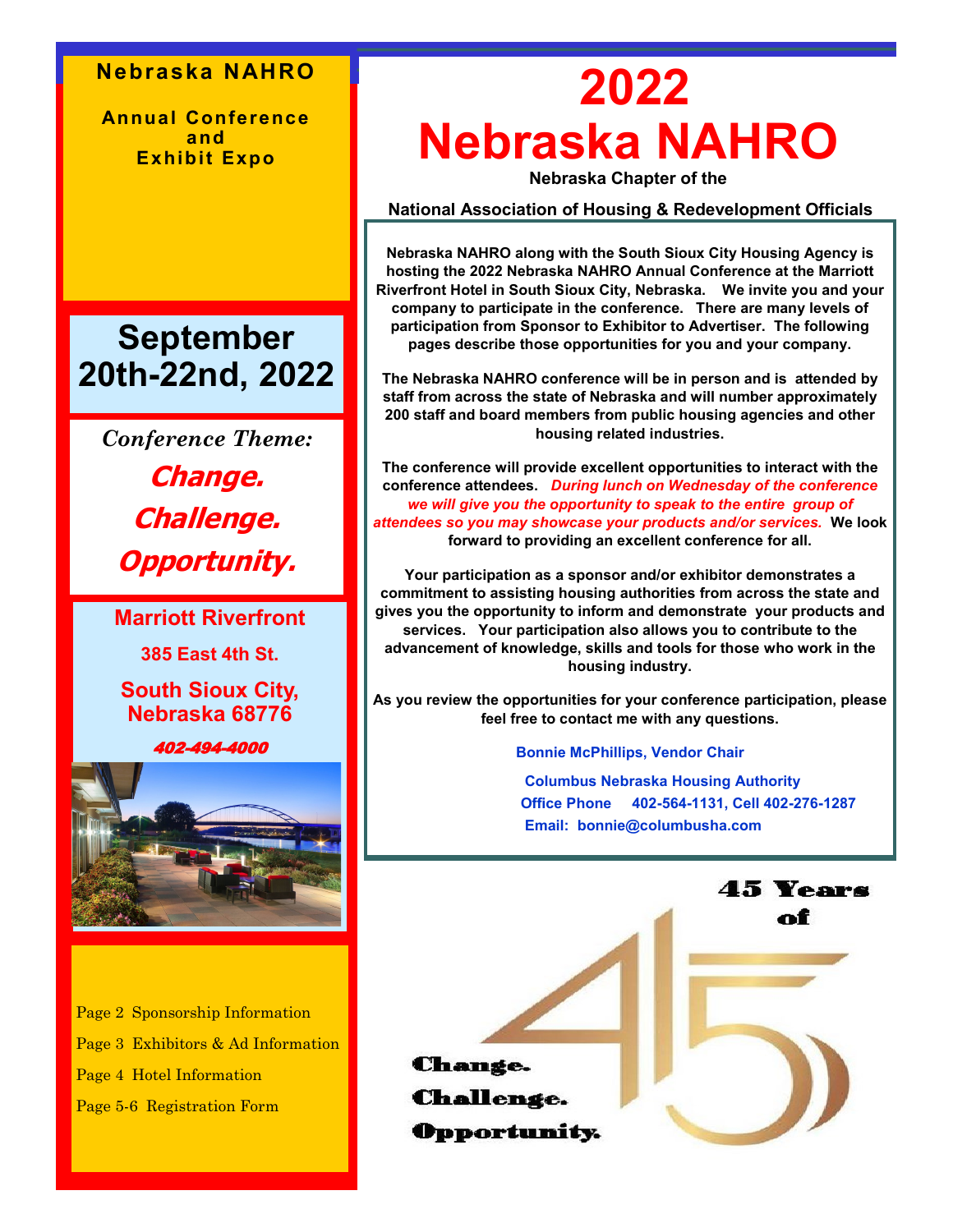| <b>Nebraska NAHRO</b><br>Annual<br><b>Conference</b><br>and<br><b>Exhibit Expo</b> | 2022 Nebraska NAHRO Conference<br><b>SPONSORSHIP LEVELS</b><br>Change<br><b>Challenge</b><br><b>Opportunity</b>                                                                                                                                                                                                                                                                                                                                                                                  |  |  |  |  |  |  |
|------------------------------------------------------------------------------------|--------------------------------------------------------------------------------------------------------------------------------------------------------------------------------------------------------------------------------------------------------------------------------------------------------------------------------------------------------------------------------------------------------------------------------------------------------------------------------------------------|--|--|--|--|--|--|
|                                                                                    |                                                                                                                                                                                                                                                                                                                                                                                                                                                                                                  |  |  |  |  |  |  |
| Diamond Sponsor \$3,000                                                            | • Sponsorship of Awards Banquet & Evening Entertainment<br>• Spokesperson to welcome attendees at opening General Session (exclusive)<br>• Prominent exhibit vendor table placement and, if desired tickets to all functions, for<br>two representatives<br>• Sponsor recognition in conference program, and on event materials.<br>• Full page ad in our conference program guide<br>• Recognition as a Diamond Sponsor during the conference banquet and evening<br>entertainment              |  |  |  |  |  |  |
| <b>Platinum Sponsor \$2,500</b>                                                    | • Sponsorship of Awards Banquet & Platinum Sponsor recognition during Awards<br><b>Banquet</b><br>• Prominent signage on display during Awards Banquet<br>• Prominent exhibit vendor table placement, if desired, tickets to all functions for one<br>representative<br>• Sponsor recognition in conference program, on event materials.<br>• Full page ad in our conference program guide.<br>• Recognition as a Platinum Sponsor during the conference banquet                                 |  |  |  |  |  |  |
| <b>Gold Sponsor \$1,000</b>                                                        | • Sponsorship of Noon Luncheon & recognition as Gold Sponsor during luncheon<br>• Prominent signage on display during the noon luncheon<br>• Prominent exhibit vendor table placement, if desired, and tickets to all functions for one<br>representative<br>• Sponsor recognition in conference program and on event materials.<br>• Half page ad in our conference program guide                                                                                                               |  |  |  |  |  |  |
| <b>Silver Sponsor \$500</b>                                                        | • Sponsorship of Conference Welcoming Reception<br>Prominent signage on display during the Reception<br>• Prominent exhibit vendor table placement, if desired and tickets to all functions for one<br>representative<br>• Sponsor recognition in conference program and on event materials.<br>• Quarter page ad in our conference program guide.                                                                                                                                               |  |  |  |  |  |  |
| <b>Bronze Sponsor \$300</b>                                                        | • Sponsorship of Conference Morning or Afternoon Break<br>• Prominent signage on display during the break<br>• Sponsor recognition in conference program and on event materials.<br>• Business Card ad in our conference program guide.                                                                                                                                                                                                                                                          |  |  |  |  |  |  |
|                                                                                    | All conference sponsors will be issued conference name badges accented with sponsor ribbons.                                                                                                                                                                                                                                                                                                                                                                                                     |  |  |  |  |  |  |
| <b>Door Prizes</b>                                                                 | Conference sponsors and exhibitors are encouraged to provide door prizes to be given<br>away during the conference. Many exhibitors take registrations at their booths for prizes.<br>The winning names are drawn at the noon luncheon on the final day of the conference.<br>In addition, Nebraska NAHRO hosts a silent auction with items donated by sponsors,<br>vendors and housing authorities with the proceeds used to support college scholarships<br>for tenants in low income housing. |  |  |  |  |  |  |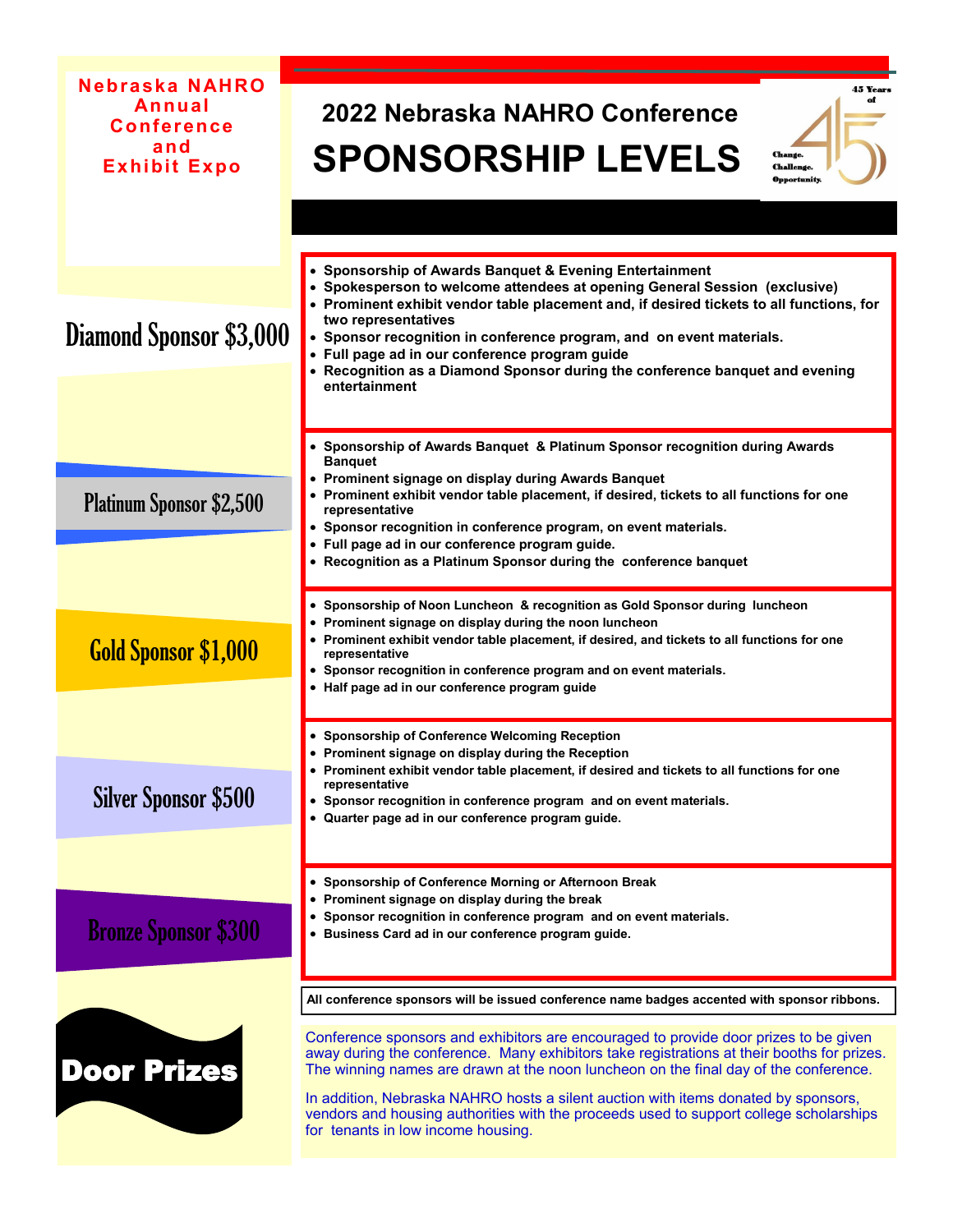*Annual Conference and Exhibit Expo*

**September 20th-22nd, 2022**

*Conference Theme:* **Change. Challenge. Opportunity.**

*Marriott Riverfront 385 East 4th St. South Sioux City, NE 68776*

*402-494-4000*



**Vendor Set Up: Tuesday, Sept. 20th- 4:00pm-7:00pm Wed. Sept. 21st- 7:30am-8:30am**

**Vendor Exhibits Open: Wed., Sept. 21st- 8:30am– 4:00pm** 

**Vendor Tear Down: Wed. Sept. 21st - 4:00pm-6:00pm** 

### **2022 Nebraska NAHRO Conference** *Nebraska NAHRO* **Exhibitor & Ad Information**

Approximately 200 conference attendees are expected at the 2022 Nebraska NAHRO Conference. Exhibit space at the Marriott Riverfront has been set aside for up to 30 exhibitors. Exhibitors will be placed in the main Conference General Session Area. All exhibitors will be introduced and recognized during the "Vendor Lunch" on Wednesday and each exhibitor will be given 2 to 3 minutes to briefly promote your company's product or service.

Exhibitors are encouraged to provide one or more door prizes with entries submitted at your booth and drawings made at the Vendor Luncheon. Participants who visit all exhibit booths will also be eligible for special prizes. Displays will be set up in main General Session Room. Vendor exhibit area will be locked and secured after each day.

Exhibitor displays can be set up on Tuesday, September 20th from 4pm-7pm and 7:30am-8:30am on Wednesday, September 21st. Tuesday evening will include an informal welcome reception and exhibitors are encouraged to participate.

Exhibit space includes an 8 foot table with cloth & skirting and two chairs. Electrical service will be available but exhibitors must supply their own extension cords.

Exhibits will be open all day on Wednesday, September 21st from 8:30am-4:00pm. Exhibits will be taken down by exhibitors between 4:00pm-6:00pm on Wednesday, Sept. 21st.

Exhibitors will be accommodated on a first come, first served basis.

Exhibitors are responsible for making their own hotel accommodations. See enclosed Hotel Options. Be sure to request the NAHRO BLOCK ROOM RATE by August 31st, 2022.

Your registration fee includes space in the Vendor Exhibit Area, listing in the conference program and all meal and reception functions for one person. Additional representatives or guests should be included on the Registration Form and requires an additional fee.

#### **Program Ads:**

Every conference attendee receives a conference program which includes the schedule and description of the full conference agenda. All exhibitors are listed in the conference program. For additional fee, you may wish to purchase an ad to be placed in the program. Sizes and prices are listed on the Registration Form for "Camera Ready" ads. All ads will be printed in color unless you provide your ad in black and white. Ad material and any special instructions must be included with the Registration Form and payment included with the Registration Form. Ad materials can also be submitted as email attachments to: bonnie@columbusha.com Orders after August 1st, 2022 cannot be guaranteed to be included in the conference program. Placement of your ad will be based on the most effective composition for the program.

#### **Deadline:**

**The Exhibitor and Ad Registration deadline to ensure inclusion in program materials is August 1, 2022. Early Bird Rate for Registration is also August 1, 2022.**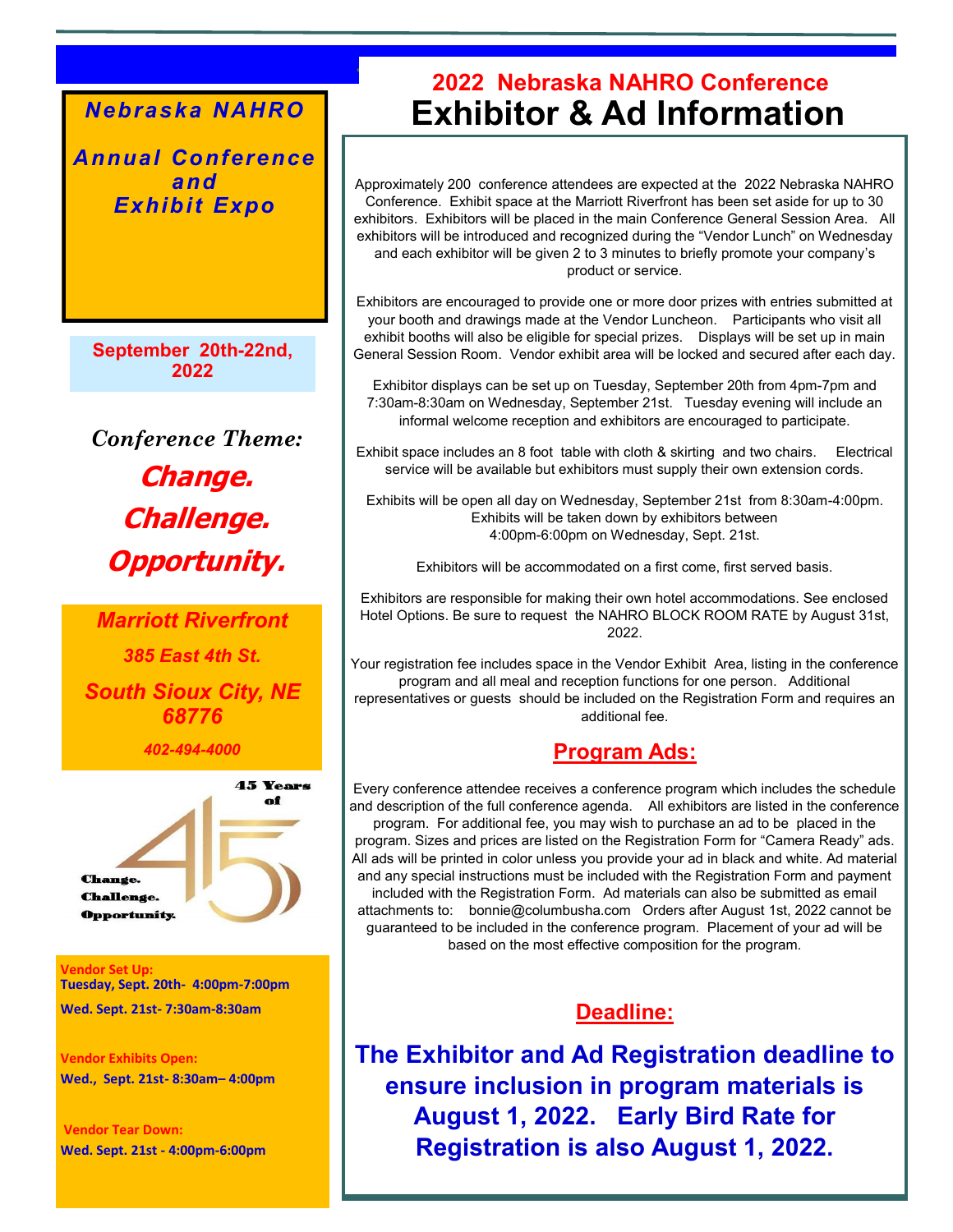#### **N e br a s k a NAHRO**

**A n n u al C o n f e r e n c e a nd Exhibit Expo** 

**September 20th-22nd, 2022**

**Marriott Riverfront Hotel Center** 

*Conference Theme:* **Change. Challenge. Opportunity. 45 Years & Going** *Strong!*

**385 E. 4th St. South Sioux City, NE 68776 402-494-4000**

**Vendor Set Up: Tuesday, Sept. 20th- 4:00pm-7:00pm Wed. Sept. 21st- 7:30am-8:30am**

**Vendor Exhibits Open: Wed., Sept. 21st- 8:30am– 4:00pm** 

**Vendor Tear Down: Wed. Sept. 21st - 4:00pm-6:00pm** 

#### **2022 Nebraska NAHRO Conference**

**Please contact the hotel for reservations.** 

#### **HOTEL RESERVATIONS AND INFORMATION**

**Marriott Riverfront Hotel, 385 E 4th St, South Sioux City, NE** 

**Room Reservations must be made by YOU directly with the hotel**.

A Block of Rooms have been reserved for this conference at this hotel. Room rate deadline is Aug. 31st, 2022.

**402-494-4000 – Room Rate \$96/night plus tax– CODE NENAHRO [https://www.marriott.com](https://www.marriott.com/event-reservations/reservation-link.mi?id=1636575309047&key=GRP&app=resvlink)**



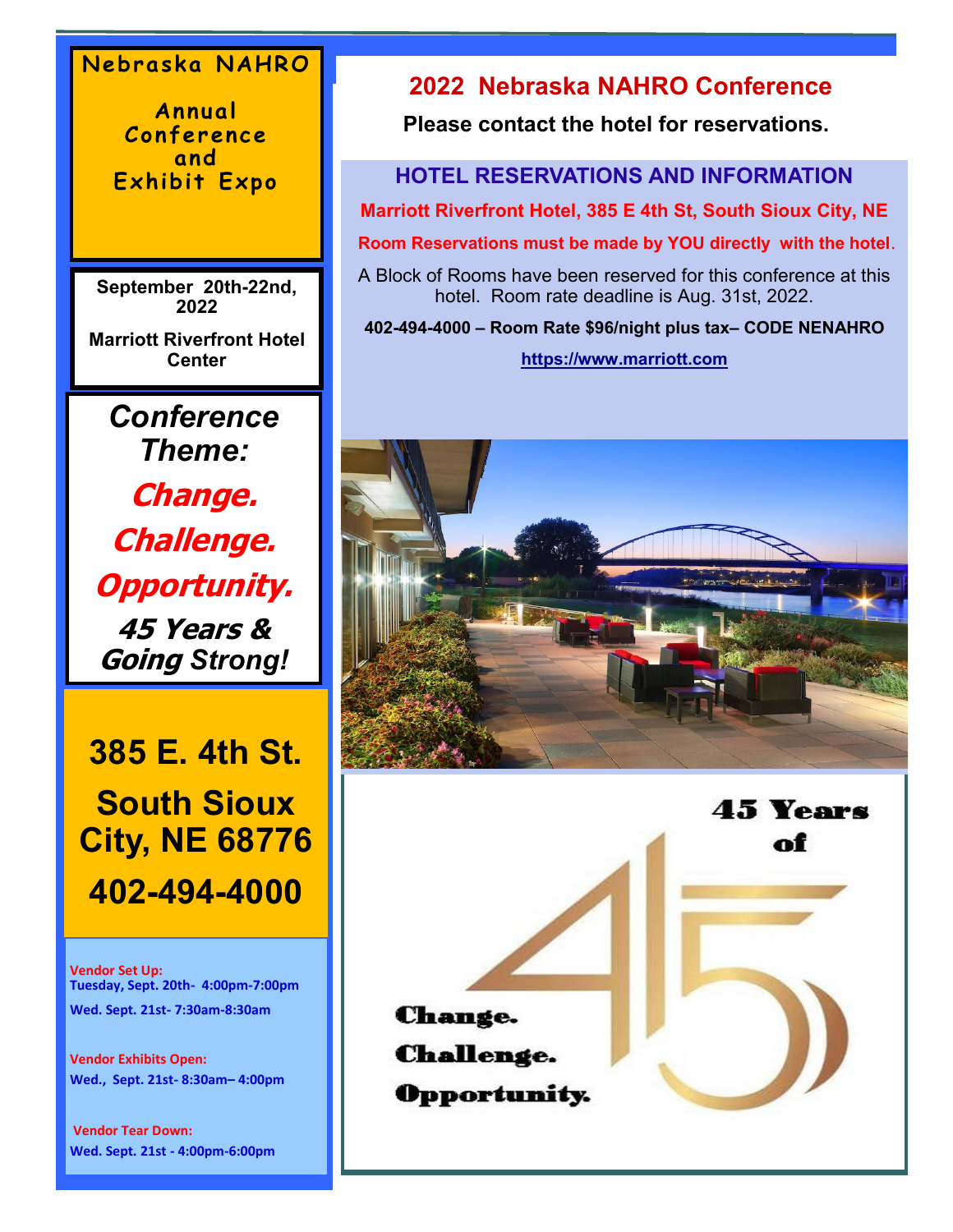#### **Nebraska NAHRO Annual Conference and Exhibit Expo**

### **Sponsor, Exhibitor and Advertiser Registration Form**

**Advance Payment Required Page 1** Early Bird Ends August 1st

|                                                        |                                                                                       | Company Name: et al. 2016 and 2017 and 2018 and 2018 and 2018 and 2018 and 2018 and 2018 and 2018 and 2018 and          |  |  |  |  |  |
|--------------------------------------------------------|---------------------------------------------------------------------------------------|-------------------------------------------------------------------------------------------------------------------------|--|--|--|--|--|
|                                                        |                                                                                       |                                                                                                                         |  |  |  |  |  |
|                                                        |                                                                                       | Name of Additional Representative or Guest (additional fee required) example and the state of Additional September 2014 |  |  |  |  |  |
|                                                        |                                                                                       |                                                                                                                         |  |  |  |  |  |
|                                                        |                                                                                       | Phone: Fax: Fax: Fax: Cell Phone (for contact during conference)                                                        |  |  |  |  |  |
|                                                        |                                                                                       |                                                                                                                         |  |  |  |  |  |
|                                                        |                                                                                       | Are you a Nebraska NAHRO Affiliate Member? _____ Yes (if Yes, see discount below)<br>No.                                |  |  |  |  |  |
|                                                        |                                                                                       |                                                                                                                         |  |  |  |  |  |
|                                                        |                                                                                       |                                                                                                                         |  |  |  |  |  |
|                                                        |                                                                                       | SPONSOR, EXHIBITOR, AND ADVERTISING FEE SCHEDULE  Please Circle All Applicable Fees:                                    |  |  |  |  |  |
| Diamond Level                                          | $$3,000+$                                                                             | includes exhibit table, full page ad and tickets for 2 representatives                                                  |  |  |  |  |  |
| <b>Platinum Level</b>                                  | \$2,500                                                                               | includes exhibit table, full page ad and tickets for 1 representative                                                   |  |  |  |  |  |
| Gold Level                                             | \$1,000                                                                               | includes exhibit table, half page ad, and tickets for 1 representative                                                  |  |  |  |  |  |
| Silver Level                                           | \$500                                                                                 | includes exhibit table, quarter page ad & tickets for 1 representative                                                  |  |  |  |  |  |
| <b>Bronze Level</b>                                    | \$300<br>includes business card ad: exhibit table extra                               |                                                                                                                         |  |  |  |  |  |
| Note:                                                  |                                                                                       | Bronze Sponsors who wish to have an exhibit table must also include the Exhibitor Registration Fee below                |  |  |  |  |  |
|                                                        |                                                                                       | See Attached Sponsorship Flyer for Complete List of Sponsorship Benefits                                                |  |  |  |  |  |
| <b>Exhibitor Registration by August 1</b>              | \$350<br>includes exhibit table, listing in program, and tickets for 1 representative |                                                                                                                         |  |  |  |  |  |
| Exhibitor Registration after August 1                  | \$<br>450                                                                             | includes exhibit table, listing in program, and tickets for 1 representative                                            |  |  |  |  |  |
| Additional Representative or Guest \$                  | 150                                                                                   | includes tickets for 1 additional representative or guest with registration                                             |  |  |  |  |  |
| Full Page Ad                                           | 125<br>\$                                                                             | includes 5 1/2 inch by 8 1/2 inch ad in conference program                                                              |  |  |  |  |  |
| Half Page Ad                                           | 100<br>S                                                                              | includes 5 1/2 inch by 4 1/4 inch ad in conference program                                                              |  |  |  |  |  |
| Quarter Page Ad                                        | S<br>75                                                                               | includes 4 inch by 2 1/2 inch ad in conference program                                                                  |  |  |  |  |  |
| <b>Business Card Ad</b>                                | \$<br>50                                                                              | includes 2 1/4 inch by 1 3/4 inch ad in conference program                                                              |  |  |  |  |  |
| <b>TOTAL FEES FROM ABOVE</b>                           |                                                                                       |                                                                                                                         |  |  |  |  |  |
| <b>DISCOUNT</b>                                        | -\$<br>50                                                                             | IF APPLICABLE, DEDUCT \$50 FOR NEBRASKA NAHRO AFFILIATE MEMBERS                                                         |  |  |  |  |  |
| <b>TOTAL FEES TO BE PAID</b>                           |                                                                                       |                                                                                                                         |  |  |  |  |  |
| Send registration and Payment to: Nebraska NAHRO       |                                                                                       |                                                                                                                         |  |  |  |  |  |
|                                                        |                                                                                       | c/o Heather Looper, State Services Officer                                                                              |  |  |  |  |  |
| 9131 Mustang Drive                                     |                                                                                       | <b>PLEASE CONTINUE</b>                                                                                                  |  |  |  |  |  |
| Lincoln NE 68507                                       |                                                                                       | <b>YOUR REGISTRATION</b>                                                                                                |  |  |  |  |  |
| On line payments at: https://nenahro.org/event-4784484 |                                                                                       | ON THE NEXT PAGE                                                                                                        |  |  |  |  |  |